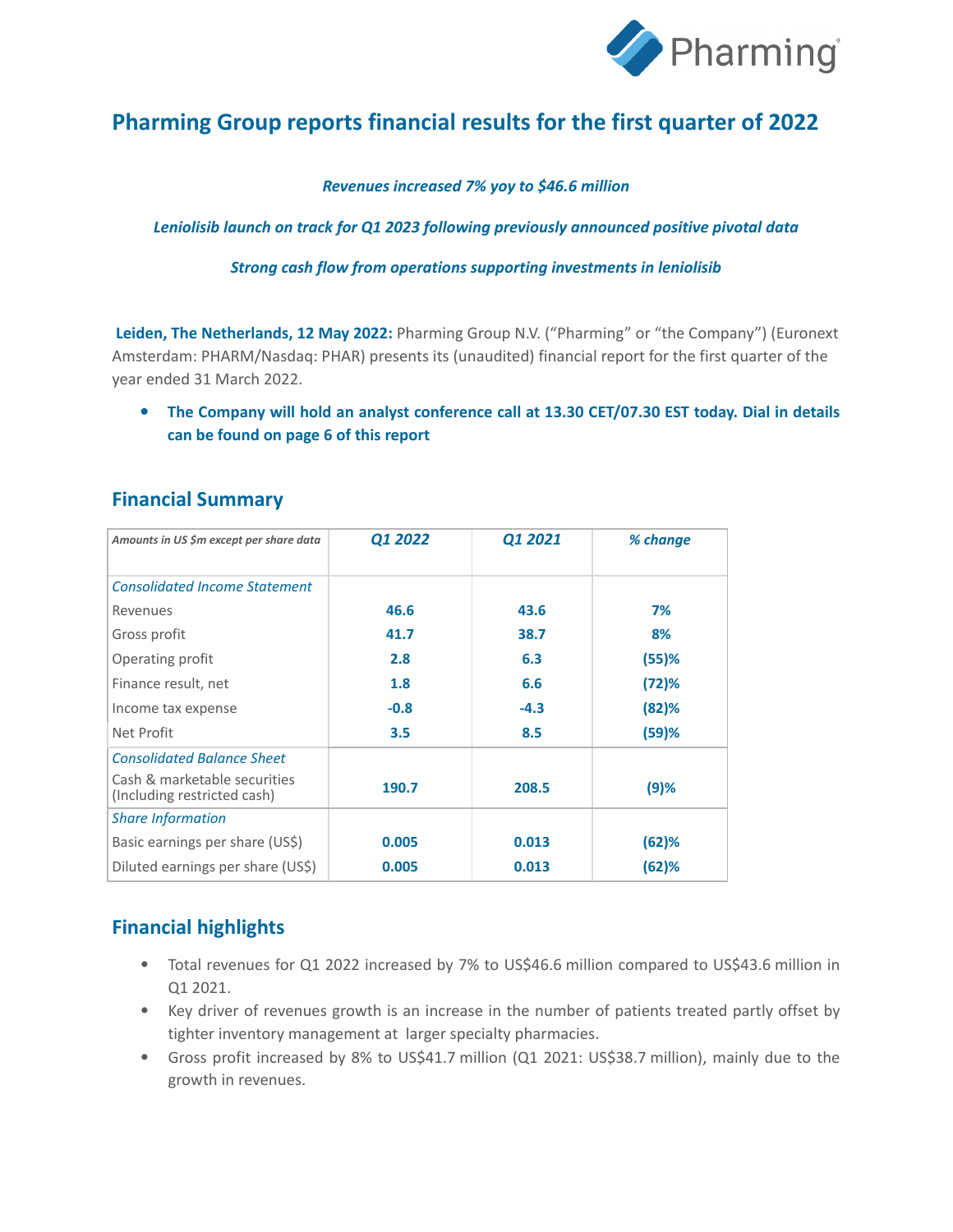

- Operating profit decreased to US\$2.8 million (Q1 2021: US\$6.3 million), mainly due to an expected increase in operating expenses from US\$32.7 million in Q1 2021 to US\$39.8 million in Q1 2022. This increase is a combination of launch preparation for leniolisib, increased travel expenses post-COVID-19 and phasing of costs.
- Net profit of US\$3.5 million decreased 59% (Q1 2021: US\$8.5 million). The decrease was caused as a result of a significant decrease in finance income from US\$6.6 million in Q1 2021 to US\$1.8 million in Q1 2022, mainly due to more favorable exchange rate gains in Q1 2021. The remainder of the decrease relates to the increased operating expenses, partly offset by the growth in gross profit.
- Positive cash flows from operations amounted to US\$0.6 million in Q1 2022. Cash and cash equivalents decreased by US\$2.3 million to US\$189.7 million from US\$191.9 million at the end of Q4 2021.

# **Operational highlights**

- Both co-primary endpoints met in Phase II/III pivotal clinical study of leniolisib for the treatment of PI3K delta syndrome (APDS), a rare primary immunodeficiency disease. Submission of global regulatory filings for leniolisib subsequently planned to begin in Q2 2022, with US launch expected in Q1 2023 and European launch in H2 2023, subject to regulatory approvals.
- Positive decision received from the European Medicines Agency (EMA) and, post-period, the UK Medicines and Healthcare Products Regulatory Agency (MHRA), on the Pediatric Investigation Plan (PIP) for leniolisib as a treatment for APDS in children, which provides a regulatory pathway to market authorization in Europe and the UK, respectively. The leniolisib PIP includes two planned global clinical trials in pediatric patients with APDS. The Company expects to initiate recruitment for this pediatric program for leniolisib during the second half of 2022.

## **Post-period operational highlights**

- Principal Investigator V. Koneti Rao, M.D., a staff physician in the Primary Immune Deficiency Clinic at the National Institutes of Health in Bethesda, Maryland, shared findings from the pivotal Phase II/III clinical trial of leniolisib for the treatment of APDS demonstrating the reduction in APDS disease markers in patients treated with leniolisib in a presentation at the Clinical Immunology Society (CIS) 2022 Annual Meeting.
- Granted Promising Innovative Medicine (PIM) designation for leniolisib for the treatment of ADPS from the MHRA. A PIM designation indicates that a medicinal product is a promising candidate for the MHRA's Early Access to Medicines Scheme (EAMS), which provides pre-market access to products that are intended for the treatment, diagnosis, or prevention of a lifethreatening or seriously debilitating condition and have the potential to address an unmet medical need.
- One-off payment of US\$7.5 million received following Pharming's change in holding in BioConnection BV, the Company's long-term fill and finish partner for RUCONEST®. Pharming retains a 22.98% holding in BioConnection following an acquisition of a majority stake in BioConnection by European investment company Gimv. Pharming continues to support BioConnection to accelerate its growth strategy together with its other shareholders.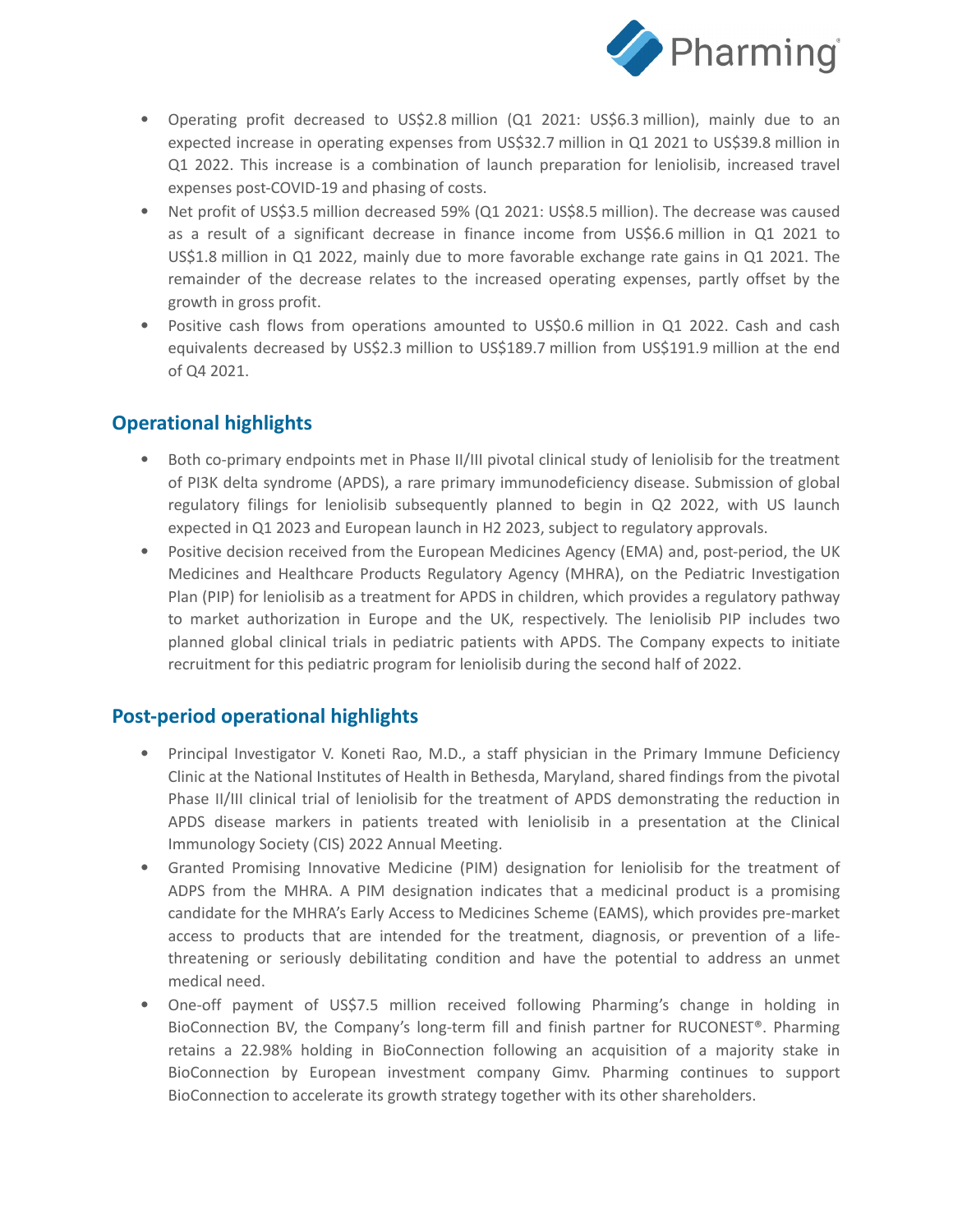

#### *Chief Executive Officer, Sijmen de Vries, commented:*

*"The first quarter of 2022 was a key moment in the Company's history following the report of positive data for leniolisib in a pivotal study in patients with activated phosphoinositide 3-kinase delta syndrome, a complex and progressive rare primary immunodeficiency disease with limited treatment options. We therefore remain focused on bringing this important product to patients, as we continue to increase our planned pre- launch activities and expect to be able to launch leniolisib in the US, subject to regulatory approval, in Q1 2023, followed by launches in the EU markets, subject to regulatory approval, starting in H2 2023.*

*These activities include continuing to identify potential APDS patients eligible for treatment with leniolisib. In the US and Canada, this is through our partnership with Invitae and the navigateAPDS program, which will offer immunologists in these regions access to free genetic testing for primary immune deficiency patients exhibiting APDS symptoms. In Europe, we are intensifying our patient identification efforts together with leading immunology centers of excellence treating patients with APDS and other rare immune deficiencies. We are also actively collaborating with patient organizations to create awareness, advocacy and education for APDS patients and their families.*

*Our investment in leniolisib has been made possible by the underlying strength of our business, and we are pleased to report a marked increase in revenue growth for the first quarter of the year driven by ongoing new patient enrollment and product demand for RUCONEST®. This growth is despite some continued impact of COVID-19 on a number of medical practices in the US, especially pertaining to the time it takes for the administrative processing and approval of prescriptions."*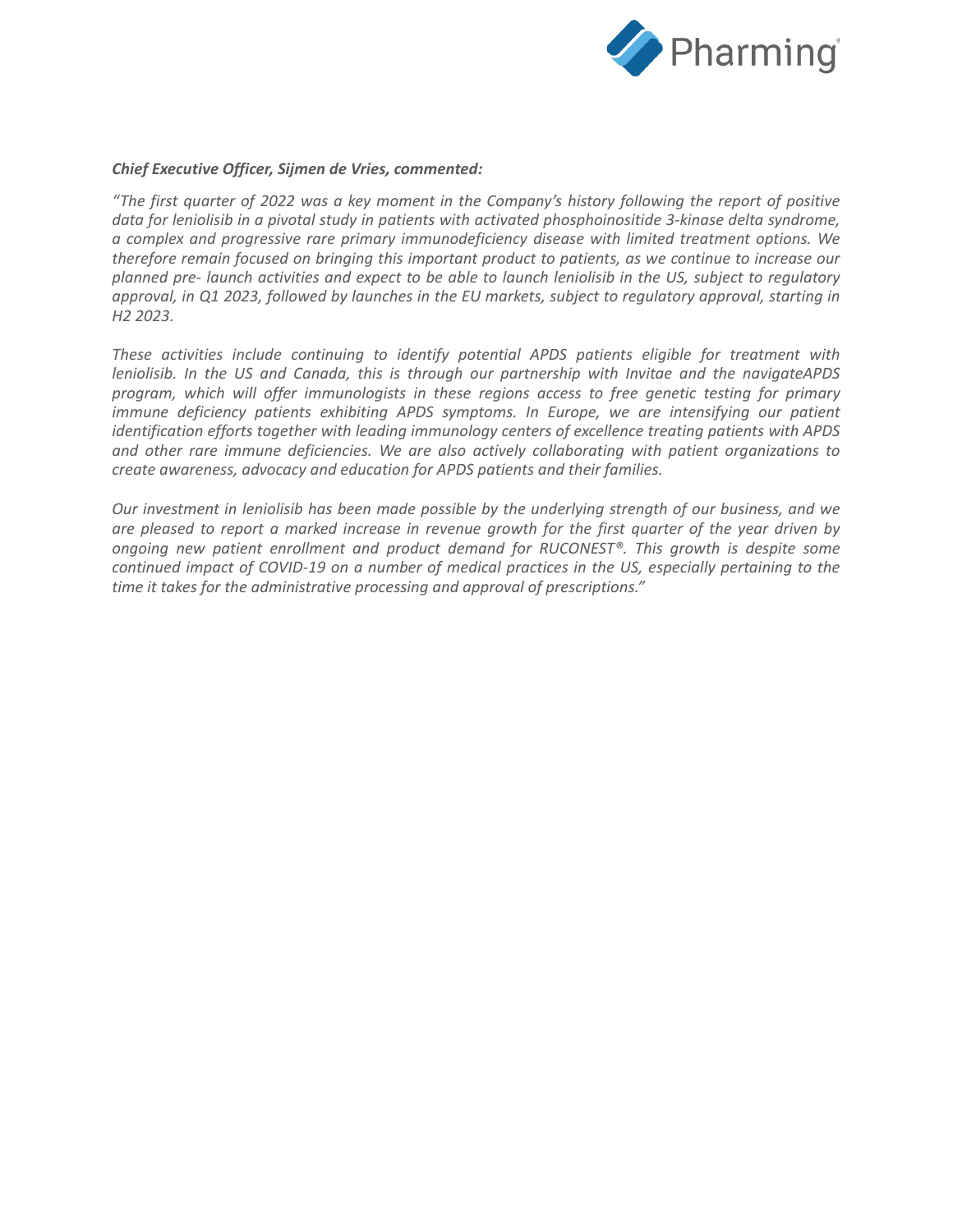

# **Outlook**

For the remainder of 2022, the Company anticipates:

- Single digit growth in Group revenues from RUCONEST® sales, driven by the US and expanded EU operations, subject to the progression of the COVID-19 pandemic. Quarterly fluctuations in revenues are expected.
- The submission of leniolisib regulatory filings to FDA and EMA, with commercial launch expected from early Q1 2023 onwards, subject to regulatory approvals.
- The company will invest in this new product opportunity to accelerate future growth. Investments in launch preparations and focused clinical development for leniolisib will significantly increase and will significantly impact profit. With continued cash flow from RUCONEST<sup>®</sup> to fund these investments, no additional financing to support the current business is expected.
- Focused investment in potential acquisitions and in-licensing of new late-stage development opportunities and assets in rare diseases. Financing, if required, would come via a combination of our strong balance sheet and access to capital markets.
- Continued focus on our strategic development, ensuring Pharming's growth through developed assets and a potentially expanded pipeline of in-licensed products to provide further life-saving therapies for patients with unmet medical needs and increase returns for our shareholders.

No further specific financial guidance for 2022 is provided.

### **About Pharming Group N.V.**

Pharming Group N.V. (EURONEXT Amsterdam: PHARM/Nasdaq: PHAR) is a global biopharmaceutical company dedicated to transforming the lives of patients with rare, debilitating, and life-threatening diseases. Pharming is commercializing and developing an innovative portfolio of protein replacement therapies and precision medicines, including small molecules, biologics, and gene therapies that are in early to late-stage development. Pharming is headquartered in Leiden, Netherlands, and has employees around the globe who serve patients in over 30 markets in North America, Europe, the Middle East, Africa, and Asia-Pacific.

For more information, visit www.pharming.com.

#### **Forward-looking Statements**

*This press release contains forward-looking statements, including with respect to timing and progress of Pharming's preclinical studies and clinical trials of its product candidates, Pharming's clinical and commercial prospects, Pharming's ability to overcome the challenges posed by the COVID-19 pandemic to the conduct of its business, and Pharming's expectations regarding its projected working capital requirements and cash resources, which statements are subject to a number of risks, uncertainties and assumptions, including, but not limited to the scope, progress and expansion of Pharming's clinical trials and ramifications for the cost thereof; and clinical, scientific, regulatory and technical developments. In light of these risks and uncertainties, and other risks and uncertainties that are described in Pharming's 2021 Annual Report and the Annual Report on Form 20-F for the year ended December 31, 2021 filed*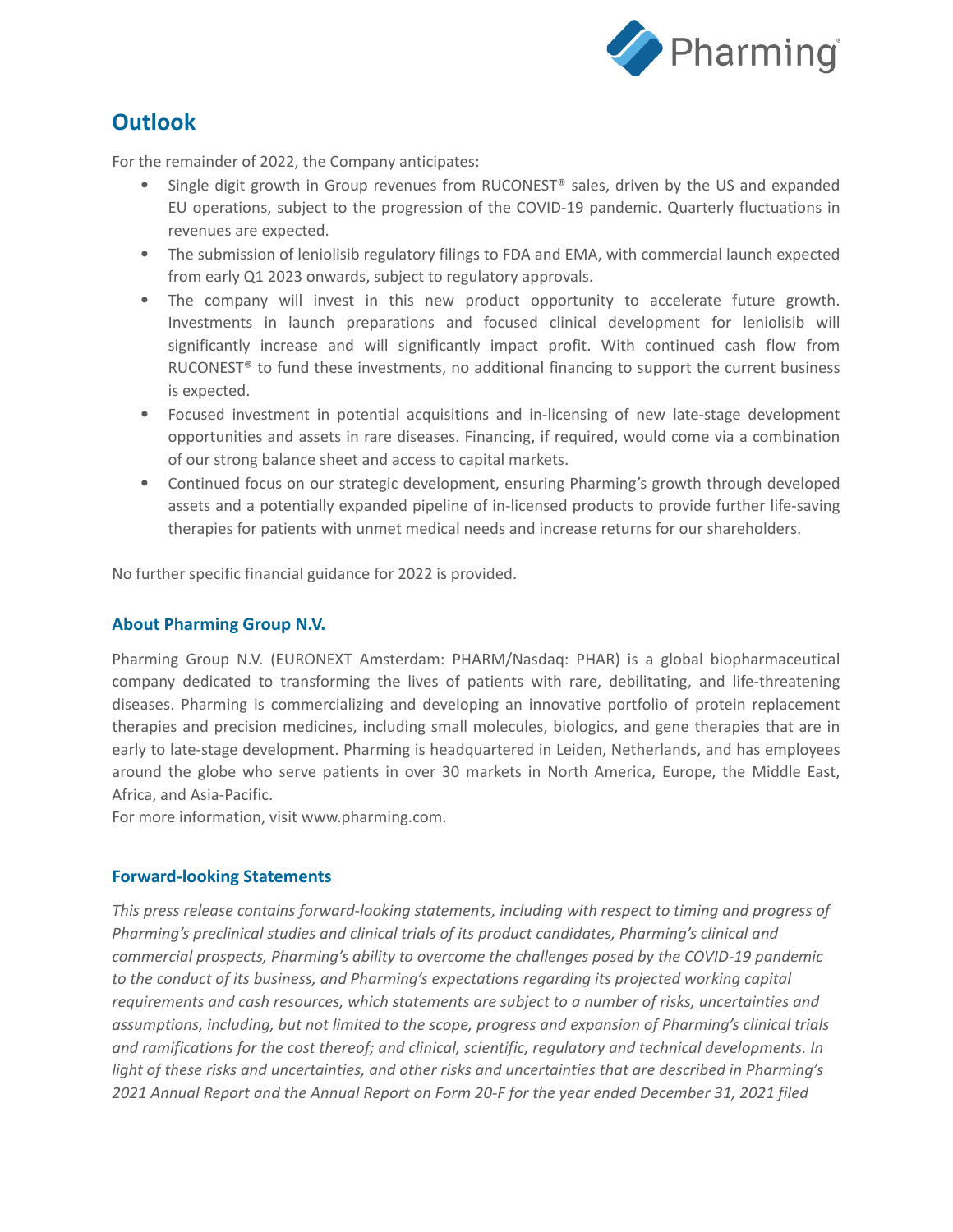

*with the U.S. Securities and Exchange Commission, the events and circumstances discussed in such forward-looking statements may not occur, and Pharming's actual results could differ materially and adversely from those anticipated or implied thereby. Any forward-looking statements speak only as of the date of this press release and are based on information available to Pharming as of the date of this release.*

### **Inside Information**

*This press release relates to the disclosure of information that qualifies, or may have qualified, as inside information within the meaning of Article 7(1) of the EU Market Abuse Regulation.*

**For further public information, contact:** *Pharming Group, Leiden, The Netherlands* Sijmen de Vries, CEO T: +31 71 524 7400 E: investor@pharming.com

*FTI Consulting, London, UK* Victoria Foster Mitchell/Alex Shaw/Amy Byrne T: +44 203 727 1000

*LifeSpring Life Sciences Communication, Amsterdam, The Netherlands* Leon Melens T: +31 6 53 81 64 27 E: pharming@lifespring.nl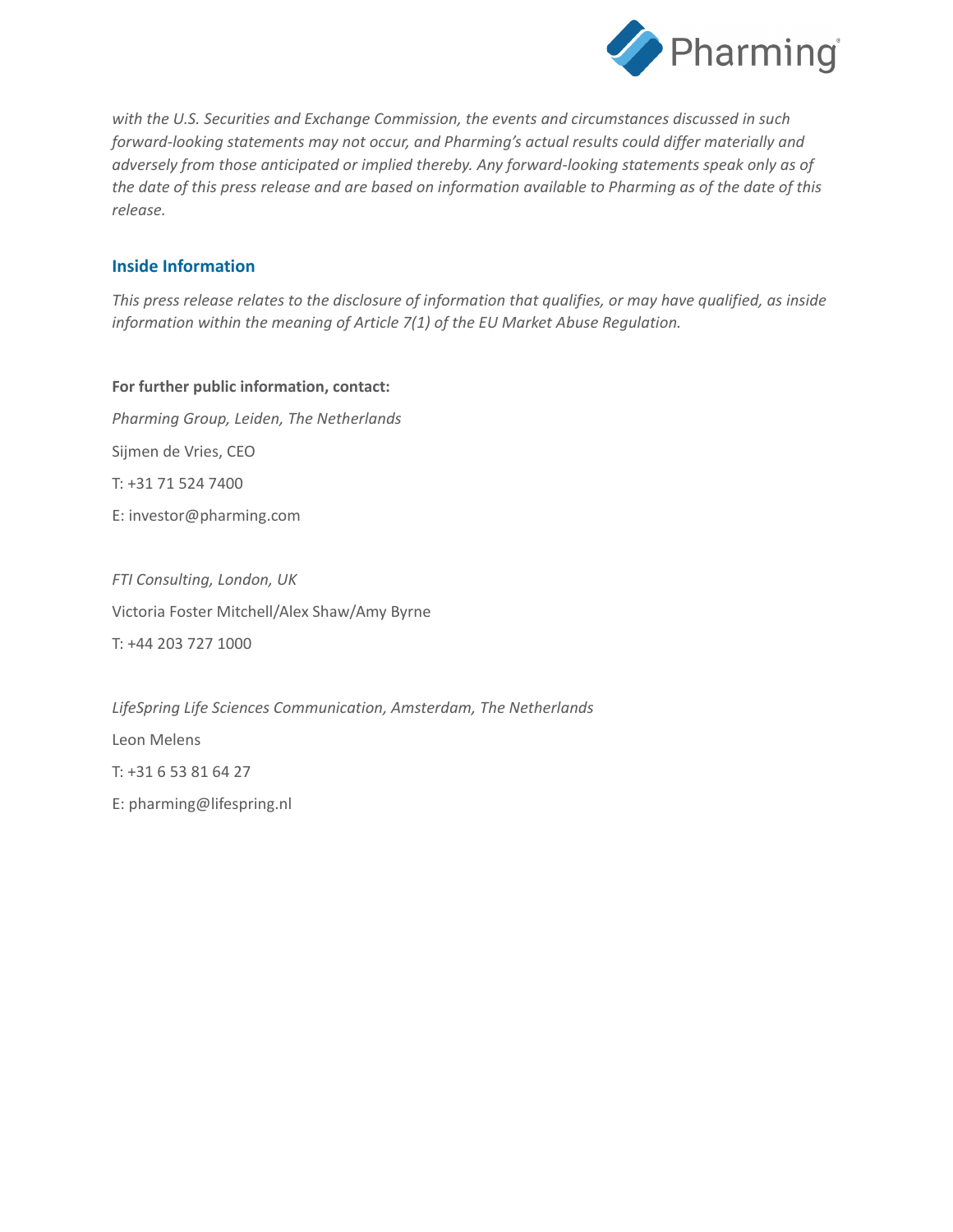

## **Conference call dial-in information**

### **Thursday, 12 May 2022** 13:30 CET/07:30 ET

*Please note, the Company will only take questions from dial-in attendees.*

Netherlands (Local) 085 888 7233

United Kingdom 0800 640 6441

United Kingdom (Local) 020 3936 2999

United States 1 855 9796 654

- United States (Local) 1 646 664 1960
- All other locations +44 20 3936 2999

#### **Access code: 648887**

#### **Webcast Link:**

https://webcast.openbriefing.com/pharming-q12022/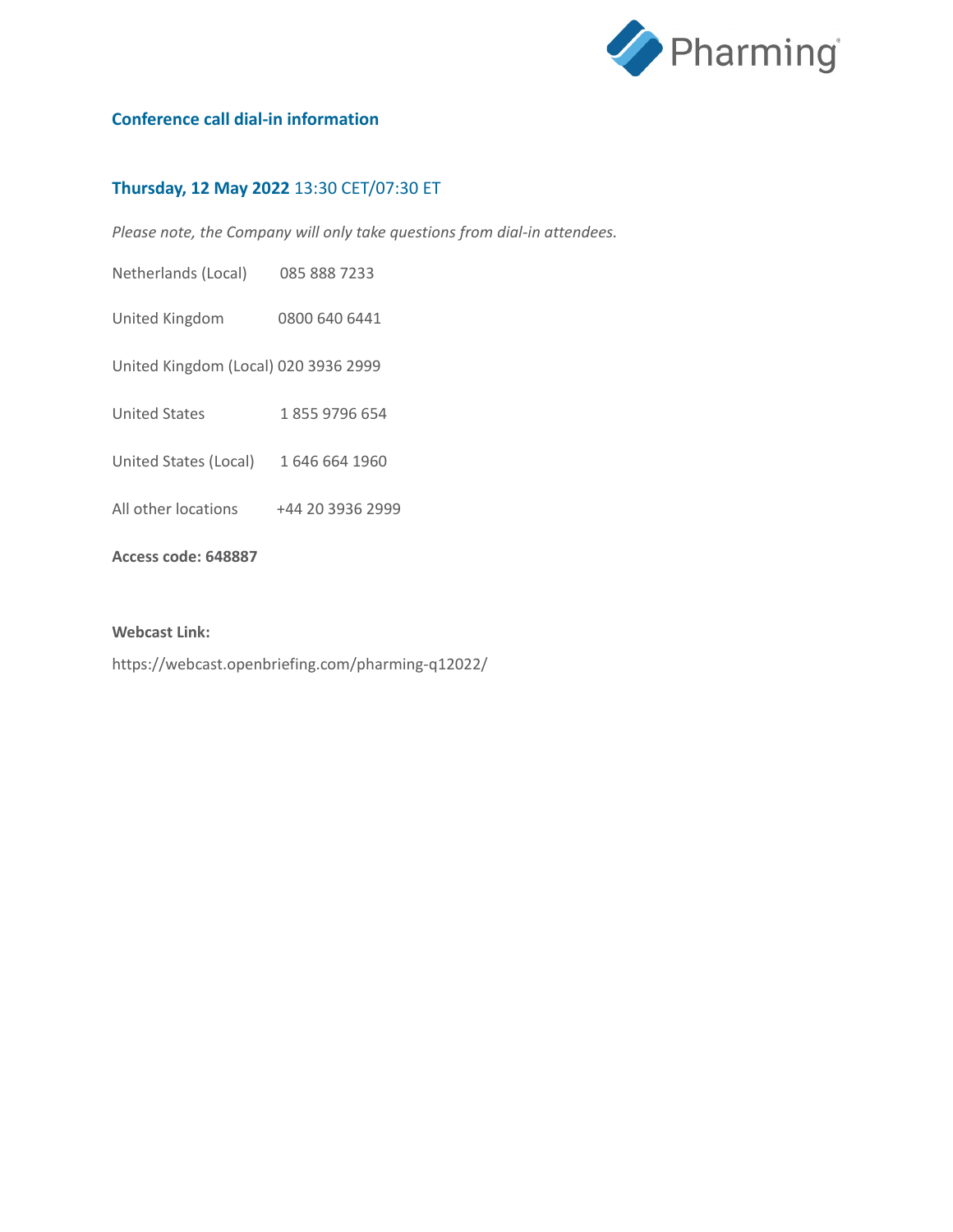

# **Pharming Group N.V.**

### **Condensed Consolidated Interim Financial Statements in US Dollars (unaudited)**

For the period ended 31 March 2022

- Condensed consolidated statement of profit or loss
- Condensed consolidated statement of comprehensive income
- Condensed consolidated balance sheet
- Condensed consolidated statement of cash flow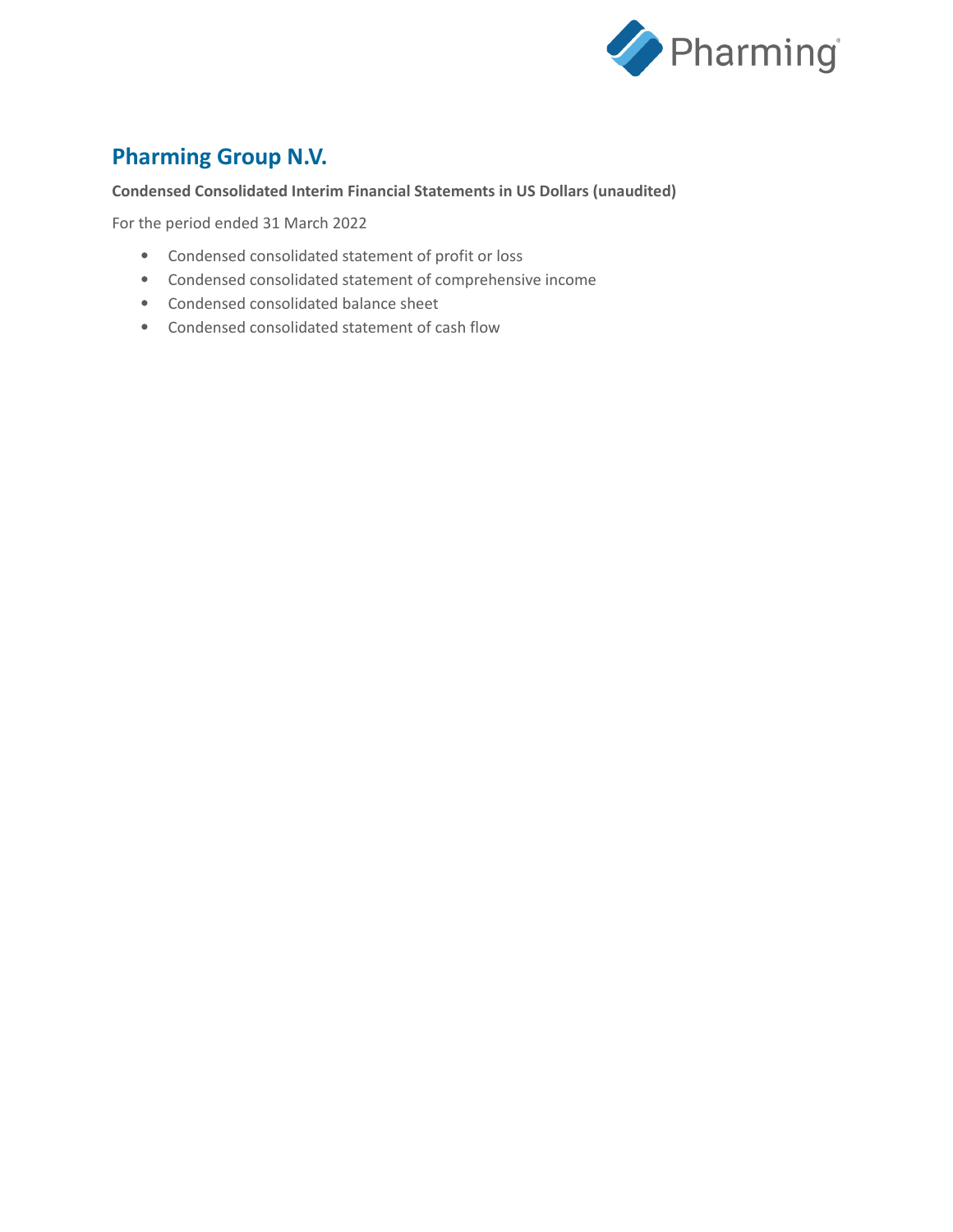

### **Condensed Consolidated Statement of Profit or Loss**

For the period ended 31 March

| Amounts in US\$ '000                                       | <b>YTD 2022</b> | <b>YTD 2021</b> |
|------------------------------------------------------------|-----------------|-----------------|
| <b>Revenues</b>                                            | 46,617          | 43,564          |
| Costs of sales                                             | (4, 877)        | (4, 843)        |
| <b>Gross profit</b>                                        | 41,740          | 38,721          |
| Other income                                               | 873             | 259             |
| Research and development                                   | (14, 863)       | (10, 700)       |
| General and administrative                                 | (7, 728)        | (7, 161)        |
| Marketing and sales                                        | (17, 197)       | (14, 836)       |
| <b>Other Operating Costs</b>                               | (39, 788)       | (32, 697)       |
| <b>Operating profit</b>                                    | 2,825           | 6,283           |
| Fair value gain (loss) on revaluation derivatives          |                 | 30              |
| Other finance income                                       | 3,228           | 8,159           |
| Other finance expenses                                     | (1, 379)        | (1, 598)        |
| Finance result, net                                        | 1,849           | 6,591           |
| Share of net profits in associates using the equity method | (441)           | (82)            |
| <b>Profit before tax</b>                                   | 4,233           | 12,792          |
| Income tax expense                                         | (772)           | (4, 269)        |
| Profit for the year                                        | 3,461           | 8,523           |
| Basic earnings per share (US\$)                            | 0.005           | 0.013           |
| Diluted earnings per share (US\$)                          | 0.005           | 0.013           |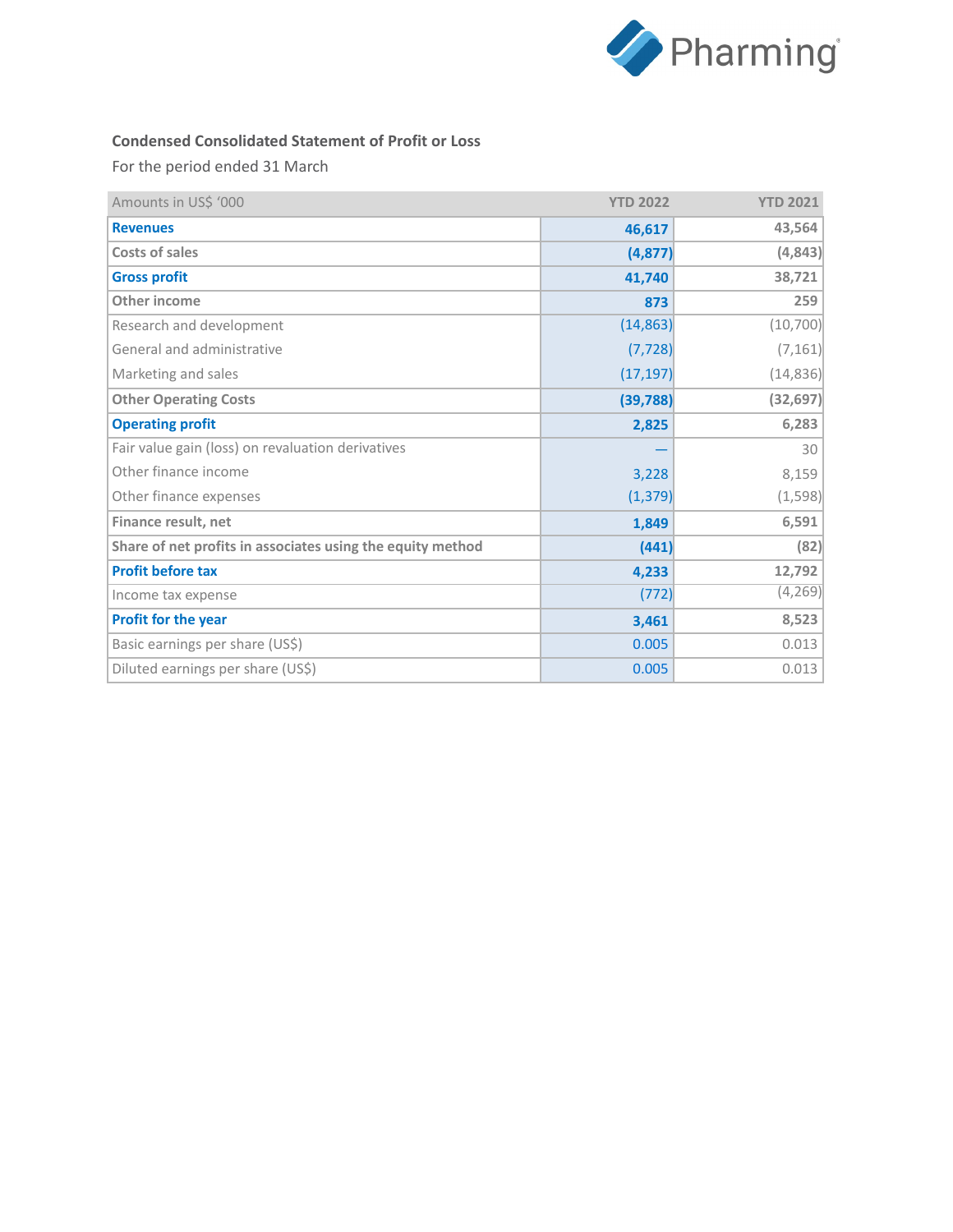

## **Condensed Consolidated Statement of Comprehensive Income**

For the period ended 31 March

| Amounts in US\$ '000                                          | <b>YTD 2022</b> | <b>YTD 2021</b> |
|---------------------------------------------------------------|-----------------|-----------------|
| Profit for the year                                           | 3,461           | 8,523           |
| Currency translation differences                              | (3,216)         | (8,483)         |
| Fair value remeasurement investments                          | (653)           |                 |
| Items that may be subsequently reclassified to profit or loss | (3,869)         | (8,483)         |
| Other comprehensive income (loss), net of tax                 | (3,869)         | (8, 483)        |
| Total comprehensive income for the year                       | (408)           | 40              |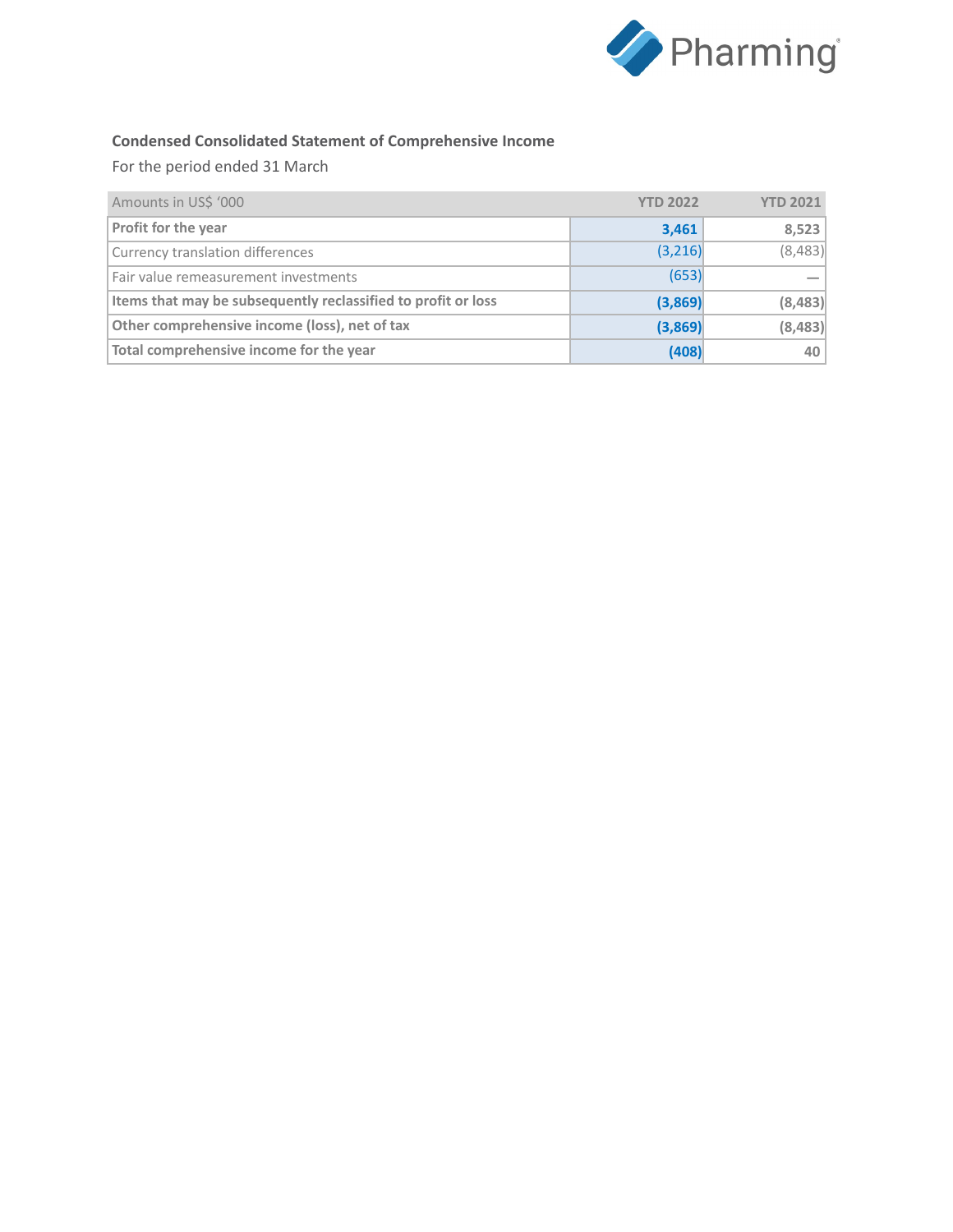

#### **Condensed Consolidated Balance Sheet**

| Amounts in US\$ '000                                      | March 31, 2022 | December 31, 2021 |
|-----------------------------------------------------------|----------------|-------------------|
| <b>Non-current assets</b>                                 |                |                   |
| Intangible assets                                         | 81,321         | 83,834            |
| Property, plant and equipment                             | 12,465         | 13,222            |
| Right-of-use assets                                       | 19,432         | 19,943            |
| Long-term prepayments                                     | 238            | 194               |
| Deferred tax assets                                       | 20,194         | 21,216            |
| Investment accounted for using the equity method          | 6,629          | 7,201             |
| Investments in equity instruments designated as at FVTOCI | 774            | 1,449             |
| Restricted cash                                           | 797            | 812               |
| <b>Total non-current assets</b>                           | 141,850        | 147,871           |
| <b>Current assets</b>                                     |                |                   |
| Inventories                                               | 29,607         | 27,310            |
| Trade and other receivables                               | 31,445         | 29,983            |
| Restricted cash                                           | 222            | 227               |
| Cash and cash equivalents                                 | 189,674        | 191,924           |
| <b>Total current assets</b>                               | 250,948        | 249,444           |
| <b>Total assets</b>                                       | 392,798        | 397,315           |
| Equity                                                    |                |                   |
| Share capital                                             | 7,468          | 7,429             |
| Share premium                                             | 457,961        | 455,254           |
| Legal reserves                                            | (910)          | 3,400             |
| Accumulated deficit                                       | (270, 498)     | (273, 167)        |
| Shareholders' equity                                      | 194,021        | 192,916           |
| <b>Non-current liabilities</b>                            |                |                   |
| Convertible bonds                                         | 135,564        | 139,007           |
| Lease liabilities                                         | 17,900         | 18,456            |
| Other financial liabilities                               | 162            | 165               |
| Total non-current liabilities                             | 153,626        | 157,628           |
| <b>Current liabilities</b>                                |                |                   |
| Convertible bonds                                         | 1,844          | 1,879             |
| Trade and other payables                                  | 40,827         | 42,473            |
| Lease liabilities                                         | 2,480          | 2,419             |
| Other financial liabilities                               |                |                   |
| <b>Total current liabilities</b>                          | 45,151         | 46,771            |
| <b>Total equity and liabilities</b>                       | 392,798        | 397,315           |